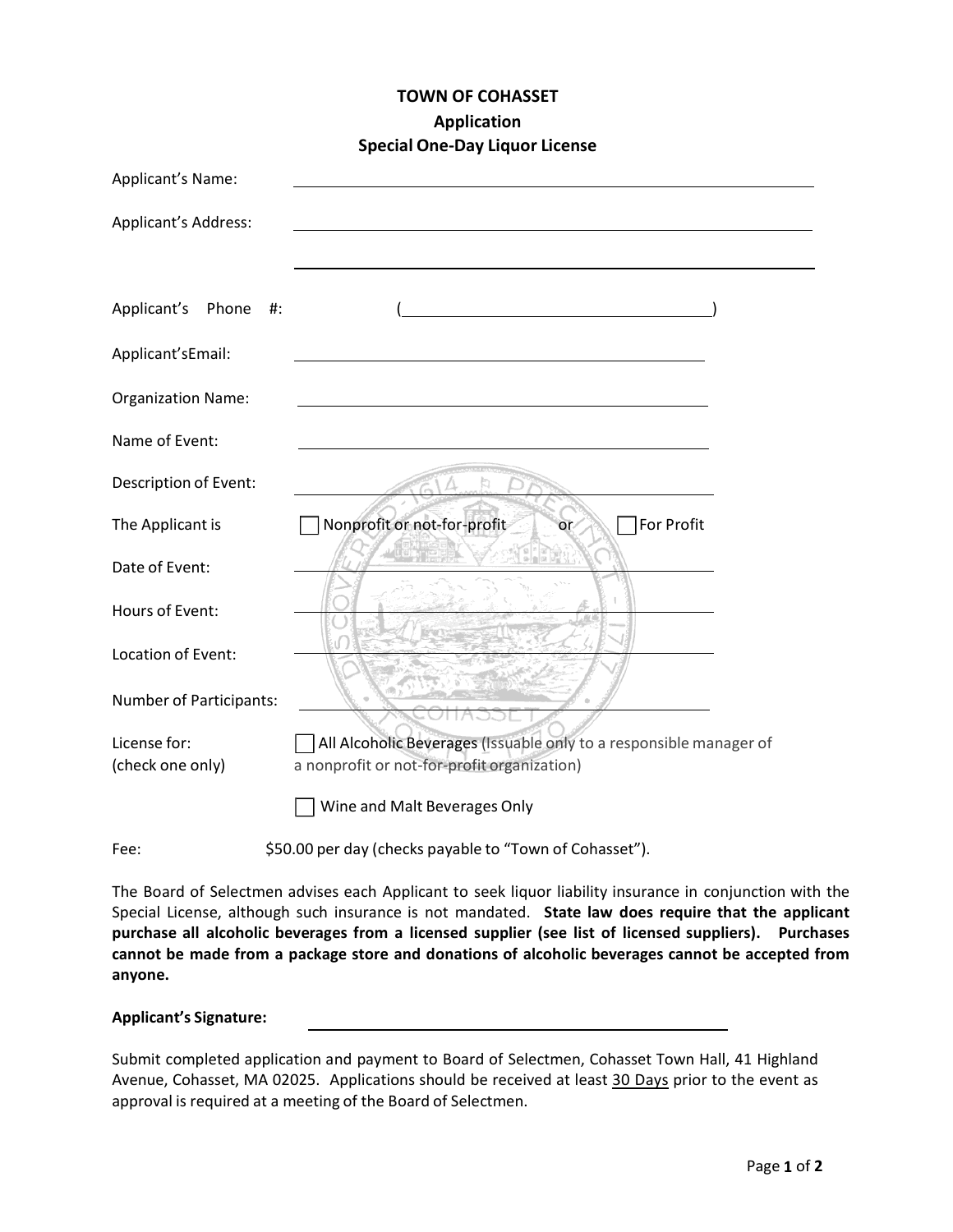## **Liquor License Rules and Regulations**

### **For 1‐Day Special Event Liquor License**

The state's Alcoholic Beverages Control Commission allows for permits that authorize the sale of alcoholic beverages to the public at special events.

The Board of Selectmen may issue special licenses for the sale of wines and/or malt beverages to any enterprise however, special licenses for the sale of all alcoholic beverages may be issued to non-profit organizations only.

## **The Board of Selectmen cannot grantspecial licenses to:**

- a. any person for more than a total of 30 days per calendar year,
- b. to any person that has an on premises license application pending before it,
- c. any premises that has an alcoholic beverages license.

Special Licensees must purchase alcoholic beveragesfrom a licensed supplier (see wholesaler list attached). Special licensees CANNOT purchase alcoholic beveragesfrom a package store and CANNOT accept donations of alcoholic beverages from anyone.

# **DO I NEED A SPECIAL ONE‐DAY LIQUOR LICENSE?**

A Special One‐day License is necessary whenever money is changing hands:

- Either by a direct sale of alcoholic beverages.
- When tickets are sold to an event where alcoholic beverages will be consumed.
- When a caterer is supplying alcohol on which they will make a profit (indirect sale).

For example:

 A fundraising event at a public facility where people buy tickets or make a donation to attend DOES require a Special One‐day License, even if the money exchanged is not used directly to pay for alcohol.

COHASSE"

 Delivery of alcohol is considered to be a sale of alcohol—a caterer must obtain a Special One‐day License when arranging for the delivery of alcohol on which they will make a profit

#### *The above is not intended to be all inclusive.*

\*The Board of Selectmen at its discretion may require other conditionsincluding, but not limited to, TIPS certification and proof of insurance.

If you are unsure if your event will require a one‐day liquor license, please contact the Town Manager / Board of Selectmen's Office at 781.383.4100 x 5101 or 5127. You can also email the office at either joram@cohassetma.org or tconnors@cohassetma.org .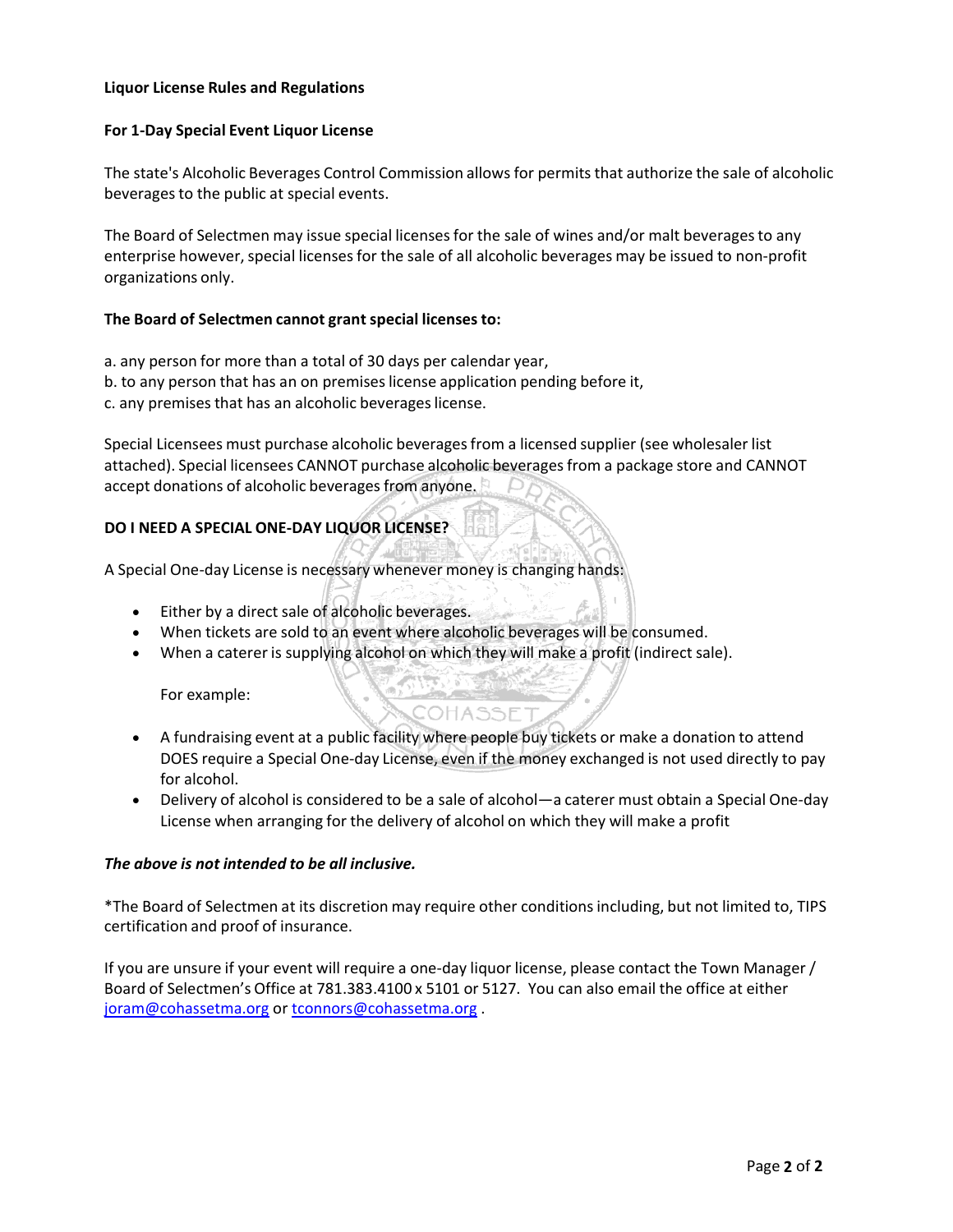| LICENSE# | <b>COMPANY</b>                                                  | <b>ADDRESS</b>                          | <b>CITY</b>          | STATE ZIP |       |
|----------|-----------------------------------------------------------------|-----------------------------------------|----------------------|-----------|-------|
| WI-399   | A & P Wine Wholesalers LLC                                      | 353 Howard Street                       | Brockton             | MA        | 02302 |
| WI-276   | A.J. Lukes Importing & Distributing Co., Inc.                   | 395 Barnstable Road                     | Hyannis              | MA        | 02601 |
| WI-329   | A.W. McMullen Company, Inc., dba Prospect Hill Company          | 12 Field Street                         | Brockton             | MA        | 02301 |
| WI-352   | Abacus Distributing LLC                                         | 60 Mill Street                          | Southbridge          | MA        | 01550 |
| WI-290   | Adonna Imports, LLC                                             | 101 Clematis Ave, Unit 21               | Waltham              | MA        | 02453 |
| WI-241   | AKG Distributors Inc.                                           | 173 Belgrade Avenue                     | Roslindale           | MA        | 02131 |
| WI-234   | American Craft Brewery, LLC                                     | 185 Bovlston Street                     | Boston               | MA        | 02130 |
| WI-284   | Andes Imports, Inc.                                             | 100 Billerica Avenue                    | Billerica            | MA        | 01862 |
| WI-330   | Andrew Lane Company, Inc.                                       | 3 Walter Road                           | Peabody              | MA        | 01960 |
| WI-162   | Arborway Imports, Inc.                                          | 141 Middlesex Turnpike                  | Burlington           | MA        | 01803 |
| WI-400   | Artisanal Distributors, LLC of Massachusetts                    | 60 Island Street                        | Lawrence             | MA        | 01840 |
| WI-402   | Astraluna, LLC                                                  | 45 West Street, Unit 1                  | Medfield             | MA        | 02052 |
| WI-199   | Atlantic Importing Company, Inc.                                | 101 Bishop Street                       | Framingham           | MA        | 01701 |
| WI-194   | Atlas Distributing, Inc.                                        | 44 Southbridge Street                   | Auburn               | MA        | 01501 |
| WI-159   | Atlas Liquors, Inc.                                             | 156 Mystic Avenue                       | Medford              | MA        | 02155 |
| WI-292   | Atomic Imports & Export, Inc.                                   | 40 Albert Drive                         | Leominster           | MA        | 01453 |
| $WI-7$   | August A. Busch & Company of Massachusetts, Inc.                | 440 Riverside Avenue                    | Medford              | MA        | 02155 |
| WI-364   | Bantam Cider Company                                            | 411 Norfolk Street #2E                  | Somerville           | MA        | 02143 |
| WI-334   | Baystate Wine Company, Inc. DBA Baystate Wine & Spirits         | 40 Robbie Road, Unit A & B              | Avon                 | MA        | 02322 |
| WI-339   | Berkshire Brewing Company Inc.                                  | 12 Railroad Street                      | South Deerfield      | MA        | 01373 |
| WI-333   | Berkshire Mountain Distillers, Inc.                             | 1640 Home Road                          | Great Barrington     | ΜA        | 01230 |
| WI-291   | Best Valley Wines, Inc.                                         | 15 Mast Hill Road                       | Hingham              | MA        | 02043 |
| WI-335   | Blue Coast Beverages, Inc.                                      | 45 Scotland Blvd                        | Bridgewater          | MA        | 02324 |
| WI-403   | BoaVida Five Star Imports, Inc.                                 | 2243 Purchase Street                    | New Bedford          | MA        | 02746 |
| WI-234   | Boston Beer Corporation                                         | 185 Boylston Street                     | Boston               | MA        | 02130 |
| WI-57    | Boston Wine Company, Ltd., dba Winebow                          | 30 Dane Street                          | Somerville           | MA        | 02143 |
| WI-389   | Bottles & Barrels, Ltd.                                         | 150 Franklin Street                     | East Bridgewater     | MA        | 02333 |
| WI-307   | Brockton Liquors, Inc.                                          | 383-385 North Main Street               | Brockton             | MA        | 02301 |
| WI-90    | Burke Distributing Corporation                                  | 89 Teed Drive                           | Randolph             | MA        | 02368 |
| WI-247   | Café Europa, LLC.                                               | 262 Tosca Drive                         | Stoughton            | MA        | 02072 |
| WI-224   | Cape Cod Wholesale Wine & Spirits, Inc., dba Bernard Magrez USA | 195 Route 6A                            | Orleans              | MA        | 02653 |
| WI-386   | Carpe Vinum, LLC                                                | 14 Meehan Street                        | Boston               | MA        | 02130 |
| WI-255   | Cellarbration, Inc.                                             | 700 Main Street, Suite 2A (Big Y Plaza) | Great Barrington     | MA        | 01230 |
| WI-268   | Charles River Wine Company., Inc.                               | 453 Main Street                         | Fiskdale             | MA        | 01518 |
| $WI-11$  | Classic Wine Imports, Inc.                                      | 975 University Avenue                   | Norwood              | MA        | 02062 |
| WI-48    | Colonial Wholesale Beverage Corporation                         | 970 Old Reed Road                       | North Dartmouth      | MA        | 02747 |
| WI-266   | Colucciello Imports, LLC                                        | 9 Liberty Lane                          | Lynnfield            | MA        | 01940 |
| WI-42    | Commercial Distributing Company, Inc.                           | 46 South Broad Street                   | Westfield            | MA        | 01085 |
| WI-316   | Commonwealth Wine & Spirits, LLC.                               | 975 University Avenue                   | Norwood              | MA        | 02062 |
| WI-313   | Consumer Product Distributors, Inc.                             | 705 Meadow Street                       | Chicopee             | MA        | 01013 |
| WI-396   | CONTESSA IMPORTS, LLC                                           | <b>3 BROOKS CROSSING</b>                | <b>WEST BOYLSTON</b> | MA        | 01583 |
| WI-177   | Country Candle Co., Inc.                                        | 22 West Street                          | Millbury             | MA        | 01527 |
| WI-298   | Craft Beer Guild, LLC                                           | 170 Market Street                       | Everett              | MA        | 02149 |
| WI-406   | Craft Collective, Inc.                                          | 378 Page Street, Unit #13               | Stoughton            | MA        | 02072 |
| WI-404   | CS Wholesale Liguors Inc.                                       | 51 Union Square                         | Somerville           | MA        | 02143 |
| WI-337   | CW II, Ltd                                                      | 16 A Cummings Park                      | Woburn               | MA        | 01801 |
| WI-328   | D.B. Wines Selection, Inc.                                      | 79 Main Street, Suite 201               | Framingham           | MA        | 01702 |
| WI-282   | David Raines, dba Vineyard Research                             | 629 Lancaster Avenue                    | Lunenburg            | ΜA        | 01462 |
| WI-382   | Dead Pine Wholesale LLC                                         | 7 Bartlett Farm Road                    | Nantucket            | MA        | 02554 |
| WI-347   | Dos Familias Wine Imports, Inc.                                 | 3 Mallard Drive                         | Medway               | МA        | 02053 |
| WI-210   | Eno Massachusetts, Inc.                                         | 200 Tosca Drive                         | Stoughton            | MA        | 02072 |
| WI-195   | F.X. Magner Selections, Inc.                                    | 173 Memorial Drive, Unit B              | Shrewsbury           | ΜA        | 01545 |
| WI-299   | Fantasy Fine Wines Corp.                                        | 328 Commercial Street                   | Boston               | MA        | 02119 |
| WI-294   | Gaeta Imports, LLC                                              | 238 Andover Street                      | Wilmington           | ΜA        | 01887 |
| WI-264   | Gary E. Kline, dba Iberian Wine Importers                       | 43 Berkshire Avenue                     | Sharon               | MA        | 02067 |
| WI-267   | Genuine Wine Selections, Inc.                                   | 258 Main Street                         | Medfield             | ΜA        | 02052 |
| WI-175   | Girardi Distributors, LLC                                       | 5 Railroad Place                        | Athol                | MA        | 01331 |
| WI-172   | Girardi Distributors, LLC                                       | 40 Downing Two, Industrial Park         | Pittsfield           | MA        | 01201 |
| WI-322   | Global Wines, Inc.                                              | 148 South Street                        | Shrewsbury           | MA        | 01545 |
| WI-323   | Grape Expectations, Inc.                                        | 240 Shrewsbury Street                   | Boylston             | MA        | 01505 |
| WI-336   | Hangtime Wholesale Wine Company, LLC                            | 99 South Street                         | Medfield             | MA        | 02052 |
| WI-244   | Harpoon Distributing Company, Inc.                              | 306 Northern Avenue                     | Boston               | MA        | 02210 |
| $WI-213$ | Hellas Import Ltd.                                              | 147 Brook Street                        | Brookline            | МA        | 02445 |
| WI-82    | Horizon Beverage Company, Inc.                                  | 84 Westover Road                        | Ludlow               | MA        | 01056 |
| WI-142   | Horizon Beverage Company, Inc.                                  | 45 Commerce Way                         | Norton               | MA        | 02766 |
| WI-379   | Hub Wine Corporation                                            | 420 Maple Street, Suite #2              | Marlborough          | ΜA        | 01752 |
| WI-405   | Humboldt Imports LLC                                            | 2 Merchant Street, Ste3-A               | Sharon               | MA        | 02067 |
| $WI-24$  | Ideal Wine & Spirits Company, Inc.                              | 3890 Mystic Valley Parkway              | Medford              | MA        | 02155 |
| WI-398   | Italian Wine Traders, LLC                                       | 675 Main Street, Suites 3&4             | Waltham              | MA        | 02451 |
| WI-202   | J. Moniz Company, Inc.                                          | 91 Wordell Street                       | <b>Fall River</b>    | MA        | 02721 |
| WI-367   | Jack's Backyard LLC                                             | 221 PINE ST, SUITE 145                  | <b>FLORENCE</b>      | MA        | 01062 |
| WI-236   | James G. Guido, dba Guido and Son Italian Imports               | 194 West Street, Unit 1                 | Milford              | MA        | 01757 |
| WI-397   | Joyce Galliac d/b/a Legacy Vintners                             | 108 Forest Ave                          | Hudson               | MA        | 01749 |
| WI-263   | Kappy's Importing & Distributing Co., Inc.                      | 296 Main Street                         | Everett              | ΜA        | 02149 |
| WI-326   | L. Knife & Son, Inc.                                            | 17 Collins Street, (P.O. Box 330)       | Danvers              | МA        | 01923 |